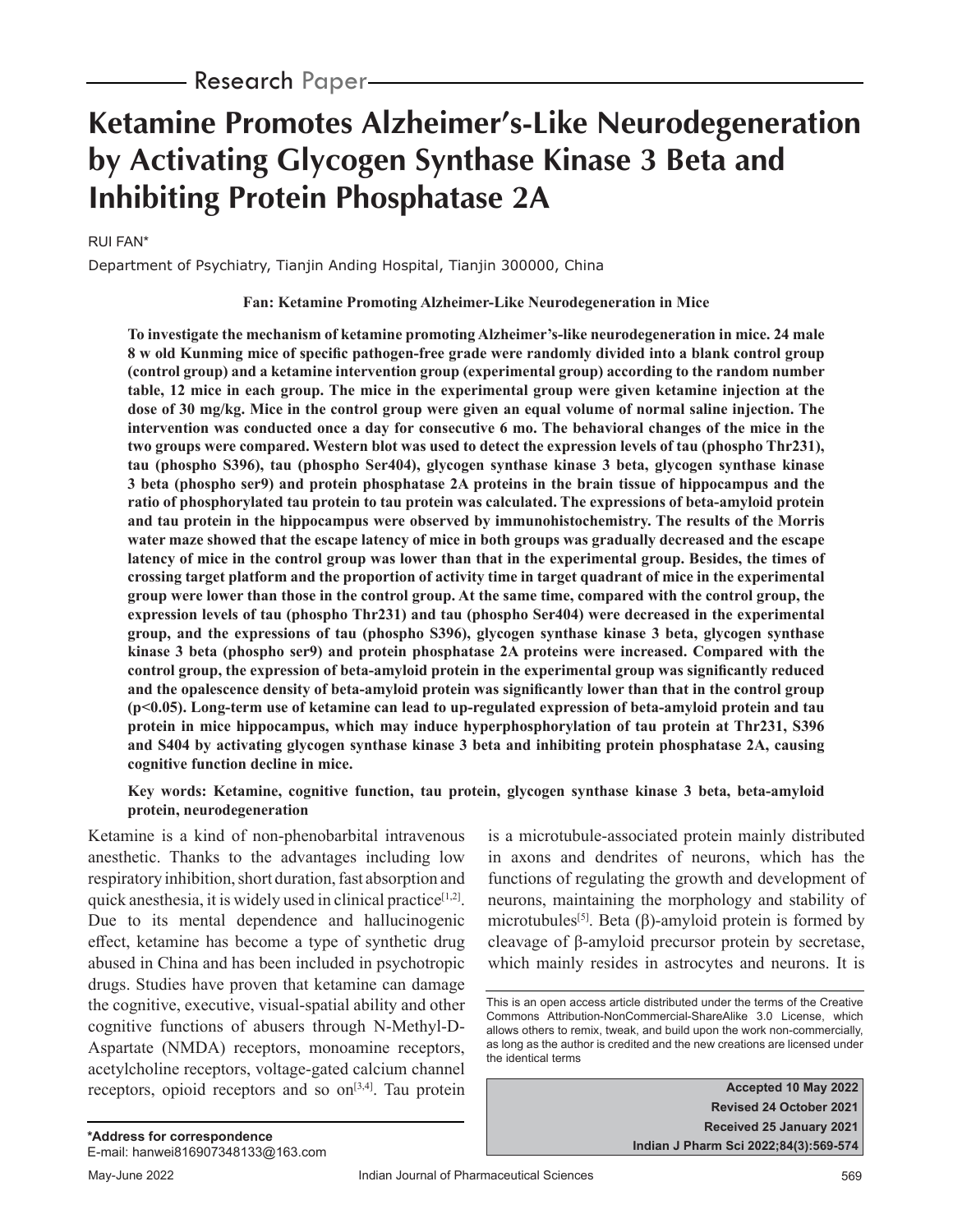neurotoxic and causes cell damage and death by causing hyperphosphorylation and prominent changes of tau protein<sup>[6]</sup>. Studies have proven that the up-regulation of tau protein and β-amyloid protein expression is related to ketamine-induced cognitive impairment $[7]$ . In this study, a ketamine abuse model was established to explore the mechanism of cognitive impairment caused by abusing ketamine, so as to find a new target for clinical treatment.

# **MATERIALS AND METHODS**

## **Experimental animals:**

Twenty-four 8 w old male Kunming mice of Specific Pathogen-Free (SPF) grade were purchased from Beijing Vital River Laboratory Animal Technology Co., Ltd, approval No: SCXK (J) 2016-0011. The mice were fed adaptively in the animal room with a room temperature of  $22^{\circ} \pm 1^{\circ}$  and a light/dark cycle of 12 h. They were free to eat or drink.

## **Main experimental instruments and reagents:**

**Main experimental instruments:** Upright fluorescent microscope (Olympus, Japan), embedding machine (Tianzhirui Medical Technology, China), slicing machine (Leica, Germany), -80° refrigerator (Haier, China), drying oven (Senxin Experimental Instrument Co., Ltd., China), centrifuge (Xiangyi Laboratory Instrument Development Co., Ltd., China).

**Main experimental reagents:** Preparation of 30 mg/ml ketamine solution by ketamine hydrochloride injection (Fujian Gutian Pharmaceutical Co., Ltd., batch No.: H35020148, specification: 100 mg/2 ml) and normal saline were blended by a ratio of 3:2 and then stored in the refrigerator at 4°. Radioimmunoprecipitation Assay (RIPA) protein lysate (Biyuntian Biotechnology, China), protease inhibitor mixture (Millipore, USA), Glycogen Synthase Kinase 3β (GSK-3β) antibody (Merck, Germany) and Protein Phosphatase 2A (PP2A) antibody (Merck, Germany).

## **Experimental methods:**

**Animal grouping and intervention methods:** Using the random number table, the mice were randomized into two groups as blank control group (control group) and ketamine intervention group (experimental group), with 12 mice in each, they were intervened following 2 w of adaptive feeding.

The mice were fixed in the position of low tail and high head to migrate their viscera and the needle was inserted at the depth of 5 mm from the white line of their lower abdomen, the syringe was pushed forward subcutaneously 2 cm at an angle of 45°. The feeling of negative pressure attraction of the abdominal cavity without foreign body suction indicates successful insertion and then the injection can be performed. The left and right abdomen was injected alternately. The mice in the experimental group were injected with ketamine at a dose of 30 mg/kg; those in the control group were injected with the same volume of normal saline. Following the injection, the mice in each group were put into a separate cage to observe their skin color to prevent hypoxemia. After the righting reaction was restored in each group, the mice were replaced into the cage. The above-mentioned interventions were performed once a day for consecutive 6 mo.

**Morris water maze:** After 6 mo of intervention, Morris water maze test was carried out on the mice. A pool with a diameter of 1 m and a depth of 0.4 m was selected and the water temperature was  $20^{\circ} \pm 1^{\circ}$ . Note that the experimental environment should be quiet and not affected by external factors. A target platform with a diameter of 5 cm was placed in the target quadrant, about 1 cm below the water surface. 1 d before the formal experiment, each mouse in the two groups was put into the water for swimming for 1 min in order to adapt to the environment. The formal experiment lasted for 6 d, the mice were trained from 1 to 5 d. Facing the pool wall, they were put into in the pool from the entry points in the  $1<sup>st</sup>$  to  $4<sup>th</sup>$  quadrants and the time required for the mice to climb the platform in the target quadrant, namely escape latency, was recorded. If the mice did not climb onto the target platform within 60 s, it was recorded as 60 s, and they was artificially guided to the platform and stayed for 10 s. A place navigation test was carried out on the  $6<sup>th</sup>$  d and the mice were put into water from entry point at the opposite side of the target quadrant, and the escape latency was recorded. Then the platform was removed and the mice were put into water from entry point at the opposite side of the target quadrant. The frequency of crossing the platform within 60 s and the residence time in the target quadrant was recorded.

**Brain tissue sampling:** The mice were anesthetized by intraperitoneal injection of chloral hydrate at the dose of 300 mg/kg and then their limbs were fixed. The chest was dissected to expose the heart, the needle was inserted at the apex beat of the left ventricle, the right atrial appendage was cut open and normal saline and heparin were injected until the liver turned white.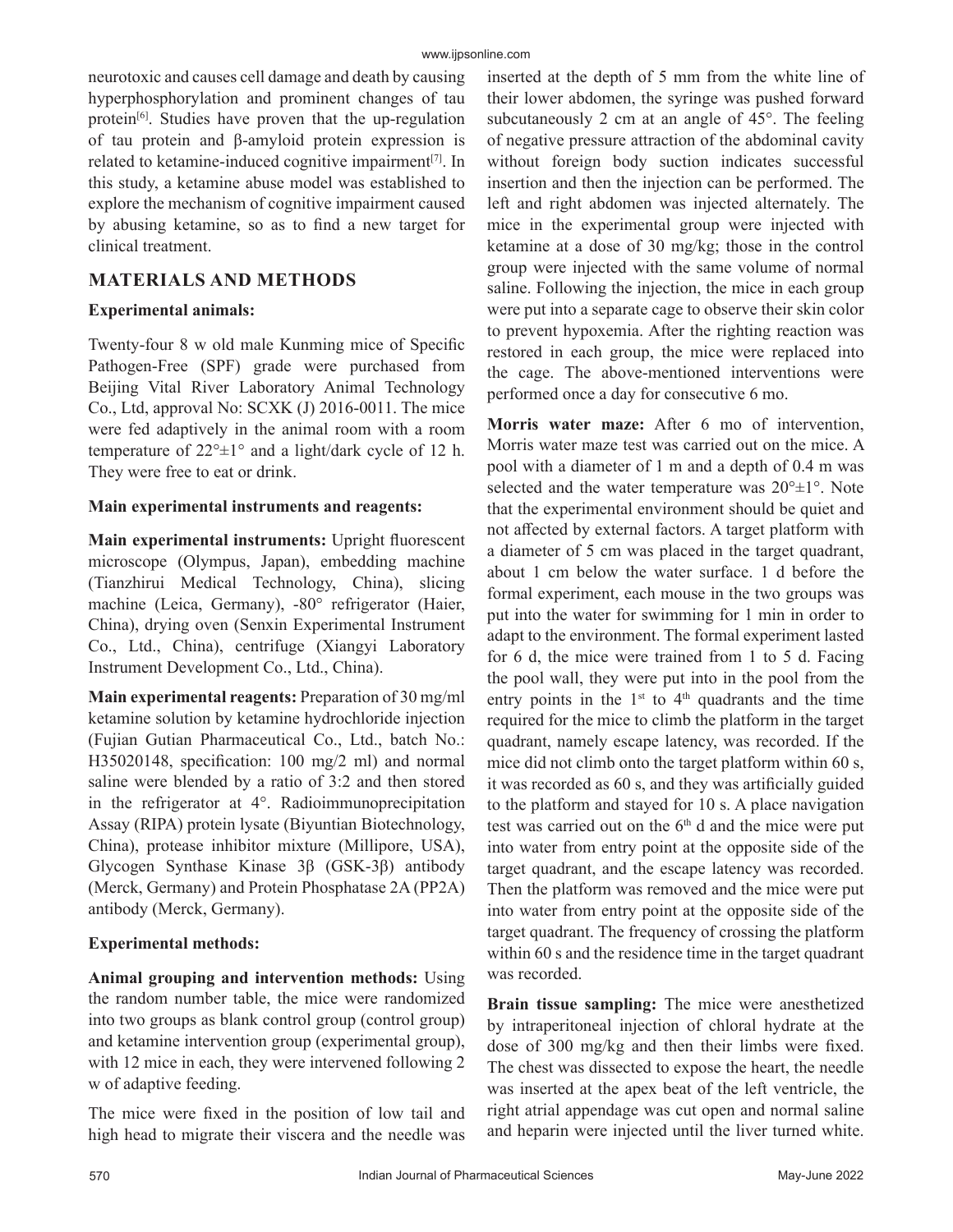Finally, they were perfused with 4 % paraformaldehyde solution, the brain was taken out on the ice after the tail and limbs were stiffened and then the head was amputated. With reference to the stereotaxic atlas for mouse brain and the hippocampal tissue was bluntly separated along the coronal plane on the posterior side of the pituitary gland.

If the Western blotting experiment was carried out, the mice would be anesthetized, decapitated and the brain tissue was taken out on the ice to separate the hippocampal tissue. The stripped hippocampal tissue was placed in a cryopreservation tube and frozen at -80° with liquid nitrogen.

**Western blotting test:** The Phenylmethylsulfonyl Fluoride (PMSF) protease inhibitor of 100 mmol/l concentration was mixed with RIPA protein lysate at the ratio of 1:100 and the hippocampal tissue was weighed. The mixture obtained was added to hippocampal tissue at the ratio of 100 μl lysate per 100 mg tissue and the test tube was placed in ice-water mixture for homogenization. After centrifuging for 15 min at 4° and 12 000 rad/min, the supernatant was collected. The protein concentration of each sample was determined by Bicinchoninic Acid (BCA) assay method and the lysate was used to balance the concentration. The 5x loading buffer was added to the protein sample, at the ratio of 1:4. It was denatured in boiling water at 100° for 10 min, then cooled to room temperature and stored at -20°. After mixing the same amount of protein samples from each group, the sample was injected into the sodium dodecyl sulfate–polyacrylamide gel electrophoresis system with a pipette and treated for 30 min at constant pressure of 85 V, then for 85 min at 115 V and the electrophoresis ended when bromophenol blue ran to 1 cm at the bottom of the glass plate. Then the membrane was transferred and was treated for 35 min with 25 V. Following the transfer, the target protein area was cut in the Polyvinylidene Difluoride (PVDF) membrane, then placed into the confining liquid after washing off the transfer buffer and then oscillated gently on the shaker. It was incubated overnight at 4° after the addition of the primary antibody. After rewarming at 30° at room temperature, the PDVF membrane was rinsed for 3 times, 10 min each and then placed in the secondary antibody and incubated on the shaker for 1 h at room temperature, and then the PDVF membrane was rinse again, 10 min each time, for a total of 3 times. The PDVF membrane was placed in the gel imager; an appropriate amount of chemiluminescence substrate was dripped into on the surface of the membrane and

then exposed later. The protein bands were scanned and analyzed by Image J software to calculate the gray level.

**Immunohistochemical test:** After the separation, the hippocampus was put into 4 % paraformaldehyde and fixed for 48 h at 4°. The tissue was placed in an embedding cassette and washed with running water for 30 min. After gradient dehydration with alcohol, transparent treatment with xylene and paraffin embedding were performed and then it was cooled and solidified for standby. After the tissue was trimmed to expose the observation surface, the slice thickness of the slicer was set to 5 μm and continuous slices were made along the coronal plane. After spreading the slices, they were placed in the thermostat at 65° overnight. The dewaxing and rehydration were performed, then an appropriate amount of sodium citrate repair solution was added to the antigen repair box and then the repair box was heated to above 90° in a pressure cooker. The slices were placed in the box, heated to boiling for 8 min, then cooled at room temperature, rinsed with Phosphate Buffered Saline (PBS) for 5 min each time, a total of 3 times. 3 % hydrogen peroxide was added to the slices, incubated for 10 min at room temperature, then rinsed with PBS for 5 min each time, a total of 3 times. 10 % goat serum was added to the slices and was sealed for 30 min at room temperature. After removing the confining solution, primary antibody was added and sealed at 4° overnight. After rewarming 30 min at room temperature, rinsed with PBS for 3 min each time, a total of 3 times. An appropriate amount of polymer enhancer was added into the slices, incubated at room temperature for 30 min and rinsed for 5 min each time, a total of 3 times. After removing the PBS buffer, an appropriate amount of 3,3′-Diaminobenzidine (DAB) substrate was added to the slices. The staining can be terminated after obvious stain was observed under the microscope. After gradient dehydration with alcohol, the slices were treated transparently with xylene, sealed with neutral sizing agent, then observed and preserved after drying. The optical density of the sample photos was measured semi-quantitatively by Imagine-Pro Plus software.

#### **Statistical method:**

Statistical Package for the Social Sciences (SPSS) 20.0 was used for statistical analysis of the data, the counting data was presented by the mean±standard deviation and the t-test was performed.  $p<0.05$  means the difference is of statistical significance.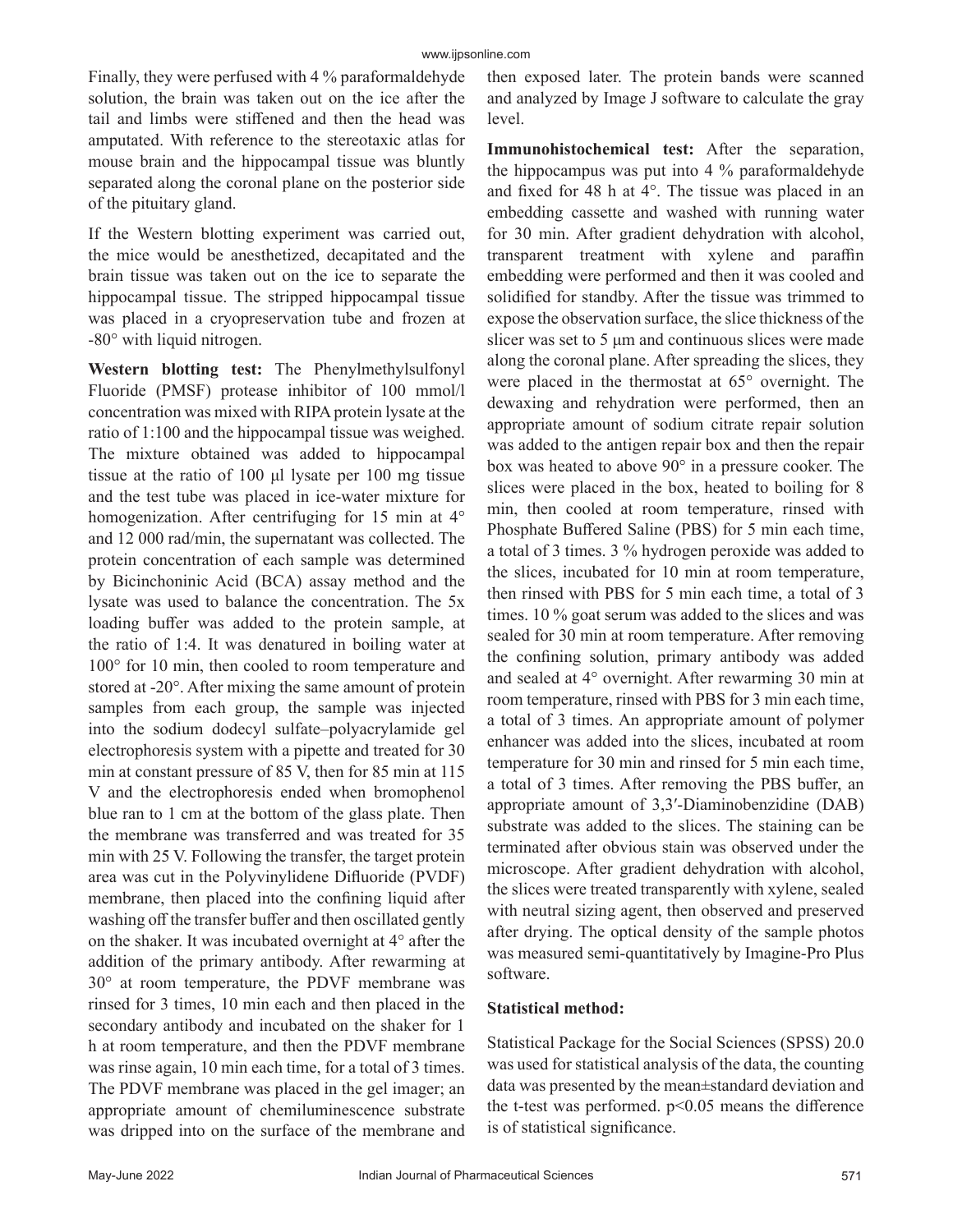#### www.ijpsonline.com

## **RESULTS AND DISCUSSION**

It was shown that the escape latency of the two groups decreased gradually and that of the experimental group was longer than that of the control group, suggesting statistically significant difference ( $p$ <0.05) as shown in Table 1. The frequency of crossing the target platform and the proportion of activity time in the target quadrant in the experimental group were lower than those in the control group, suggesting statistically significant difference  $(p<0.05)$  as shown in Table 2.

The findings indicated that compared with the control group, the expression of tau (phospho Thr231) and tau (phospho Ser404) protein decreased, while the expression of tau (phospho S396) protein, GSK-3β protein, GSK-3β (phospho Ser9) protein and PP2A protein increased in the experimental group, and the difference was statistically significant  $(p<0.05)$  as shown in Table 3.

The results indicated that compared with the control group, tau (phospho Thr231)/tau and tau (phospho Ser404)/tau decreased, while tau (phospho S396)/tau increased in the experimental group as shown in Table 4.

The findings suggested that expression of yellow or brown β-amyloid protein and tau protein were positive in both groups. Compared with the control group, the expression of β-amyloid protein decreased significantly and that of tau protein increased significantly in the experimental group ( $p<0.05$ ). And compared with the control group, the optical density of β-amyloid protein was significantly lower and that of tau protein was significantly higher in the experimental group  $(p<0.05)$ as shown in Table 5.

Ketamine, a commonly used anesthetic in clinical practice, has become a recreational drug abuse due to its hallucinogenic effect and psychological dependence[8]. Studies have shown that ketamine abuse has obvious toxic side effects on nervous system and mental function, mainly manifested by cognitive impairment, such as memory and cognitive decline, slow response, decreased computing power and other neurodegenerative changes<sup>[9]</sup>.

Cognitive function is one of the most basic and important functions of the nerve center, which is regulated by many brain regions such as cerebral cortex, hippocampus, corpus striatum and so on. When the cognitive function is impaired, the related learning, memory, thinking and other processes are abnormal, such as memory impairment, usually with agnosia, aphasia and other changes $[10,11]$ . The hippocampus is located in the deep layer of the brain tissue and belongs to the limbic system. It is the center of information processing, is closely related to memory, learning and other cognitive functions and focuses on regulating spatial memory and short-term memory $[12]$ . Therefore, the hippocampus was used as the target brain region for this study and the mechanism of Alzheimer's-like neurodegenerative disease in mice was investigated by establishing a ketamine abuse model.

Morris water maze is one of the commonly used behavioral experimental methods, which evaluates the abilities of mice such as learning, spatial positioning and spatial memory by testing the parameters of their movement to the target platform and quadrant $[13]$ . The results showed that compared with the control group, the escape latency of mice was higher and

| TABLE 1: COMPARISON OF ESCAPE LATENCY BETWEEN TWO GROUPS OF MICE (x̄±s) |
|-------------------------------------------------------------------------|
|-------------------------------------------------------------------------|

| Group                 | Number of<br>cases | D 1              | D 2              | D <sub>3</sub>   | D 4              | D 5              |
|-----------------------|--------------------|------------------|------------------|------------------|------------------|------------------|
| Control group         | 12                 | $41.68 \pm 8.63$ | $33.25 \pm 7.16$ | $29.25 \pm 7.73$ | $25.12 \pm 7.06$ | $21.62 \pm 6.24$ |
| Experimental<br>group | 12                 | $49.21 \pm 9.08$ | $41.20 \pm 7.53$ | $36.72 \pm 8.30$ | $32.78 + 6.81$   | $29.30 + 6.95$   |
|                       |                    | 2.082            | 2.65             | 2.281            | 2.705            | 2.880            |
| p                     |                    | 0.049            | 0.015            | 0.033            | 0.013            | 0.009            |

**TABLE 2: COMPARISON FOR THE FREQUENCY OF CROSSING THE TARGET PLATFORM AND THE PROPORTION OF ACTIVITY TIME IN THE TARGET QUADRANT BETWEEN THE TWO GROUPS (x̄±s)**

| Group              | Number of cases | Frequency of crossing the<br>target platform (times) | Percentage of activity time<br>in the target quadrant (%) |
|--------------------|-----------------|------------------------------------------------------|-----------------------------------------------------------|
| Control group      | 12              | $2.75 \pm 0.73$                                      | $25.03 \pm 6.83$                                          |
| Experimental group | 12              | $1.58 \pm 0.42$                                      | $18.07 \pm 6.18$                                          |
|                    |                 | 4.812                                                | 2.618                                                     |
| p                  |                 |                                                      | 0.016                                                     |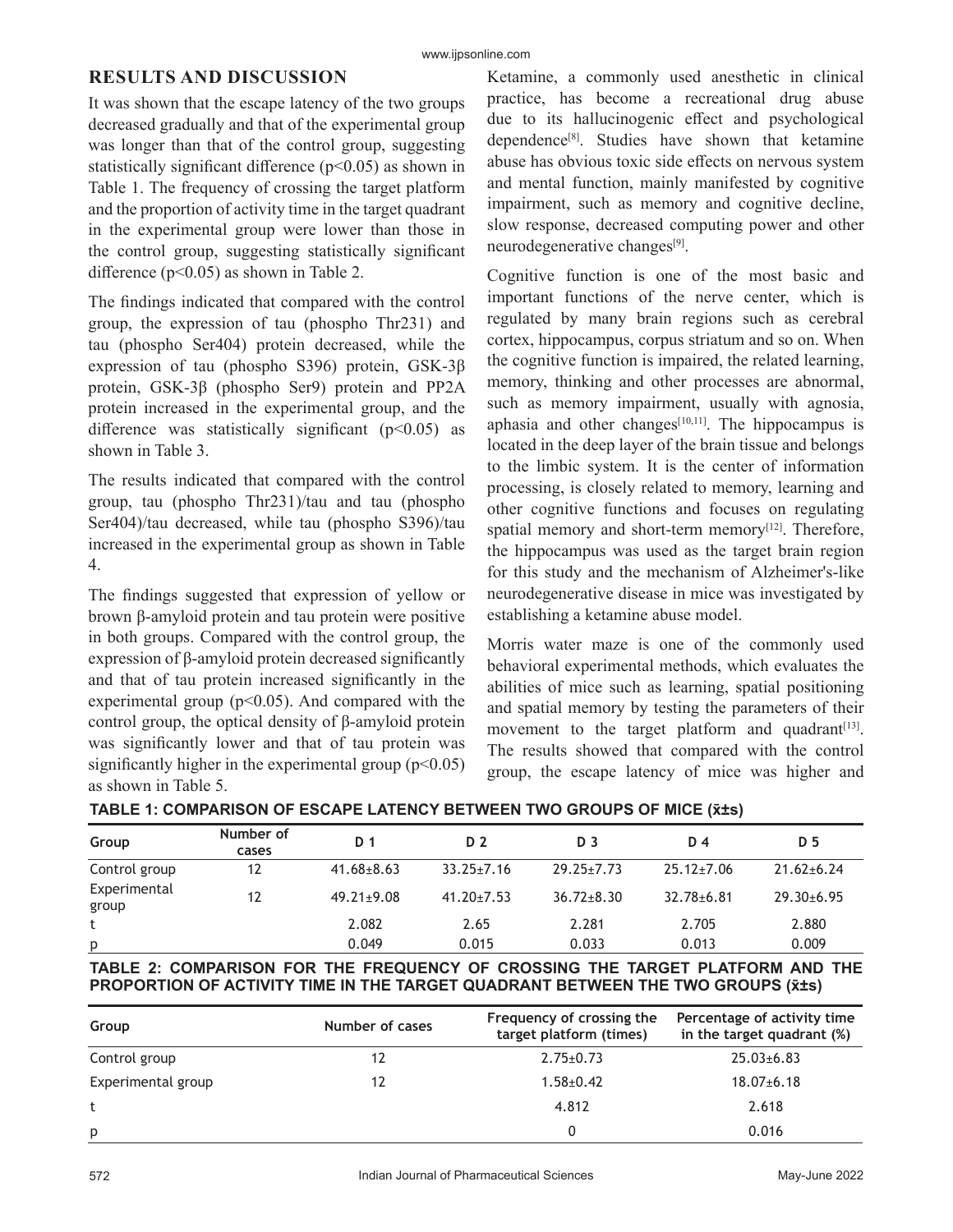#### www.ijpsonline.com

#### **TABLE 3: RESULTS OF WESTERN BLOTTING TEST IN TWO GROUPS OF MICE (β-actin, x̄±s)**

| Group                 | Number of<br>cases | Thr231)           | Tau (phospho Tau (phospho Tau (phospho<br>S396) | Ser404)           | GSK-3B            | GSK-3B<br>(phospho<br>Ser9) | PP <sub>2</sub> A |
|-----------------------|--------------------|-------------------|-------------------------------------------------|-------------------|-------------------|-----------------------------|-------------------|
| Control group         | 12                 | $1.725 \pm 0.390$ | $0.513 \pm 0.192$                               | $1.925 \pm 0.365$ | $0.839 \pm 0.265$ | $0.473 \pm 0.198$           | $0.829 \pm 0.131$ |
| Experimental<br>group | 12                 | $1.389 + 0.173$   | $1.870 \pm 0.375$                               | $1.426 \pm 0.312$ | $1.152 \pm 0.206$ | $1.167 \pm 0.251$           | $0.622 \pm 0.105$ |
| t                     |                    | 2.728             | 11.158                                          | 3.600             | 3.230             | 7.520                       | 4.271             |
| p                     |                    | 0.016             | 0.000                                           | 0.002             | 0.004             | 0.000                       | 0.000             |

**TABLE 4: MOUSE IN THE TWO GROUPS RESULT RATIO OF TAU (PHOSPHO THR231) PROTEIN, TAU (PHOSPHO S396) PROTEIN, TAU (PHOSPHO SER404) PROTEIN TO TAU PROTEIN (x̄±s)**

|                    | Number of cases | Tau (phospho Thr231)/<br>tau | Tau (phospho S396)/<br>tau | Tau (phospho Ser404)/<br>tau |
|--------------------|-----------------|------------------------------|----------------------------|------------------------------|
| Control group      | 12              | 251.905 + 24.211             | $186.915 \pm 20.614$       | $271.041 \pm 0.37.038$       |
| Experimental group | 12              | 368.242+35.329               | 391.281±42.630             | 416.205+59.127               |
| t                  |                 | 9.409                        | 14.951                     | 7.207                        |
| p                  |                 | 0.000                        | 0.000                      | 0.000                        |

**TABLE 5: COMPARISON OF AVERAGE OPTICAL DENSITY OF HIPPOCAMPAL PROTEIN BETWEEN TWO GROUPS OF MICE (x̄±s)**

| Group              | Number of cases | B-amyloid protein | Tag protein       |
|--------------------|-----------------|-------------------|-------------------|
| Control group      | 12              | $0.028 \pm 0.008$ | $0.006 \pm 0.001$ |
| Experimental group | 12              | $0.022 \pm 0.003$ | $0.008 \pm 0.003$ |
| t                  |                 | 2.433             | 2.191             |
| p                  |                 | 0.029             | 0.047             |

the frequency of crossing the target platform and the proportion of activity time in the target quadrant were lower, suggesting that ketamine abuse could damage the cognitive function of mice and reduce their learning ability and spatial ability.

Related studies have shown that ketamine-induced cognitive decline in rats is associated with the increased expression of β-amyloid protein and tau protein and hyperphosphorylation of tau protein in the hippocampus<sup>[14]</sup>. The injection of β-amyloid protein into the hippocampus can also cause neuronal loss and tissue necrosis at the injection site, accompanied by obvious cognitive impairment. The hyperphosphorylation of tau protein can lead to the decline<sup>[15]</sup> of cognitive function by destroying microtubule homeostasis and axonal transport function, inducing postsynaptic dysfunction and blocking cell signal transduction. The ratio of phosphorylated tau protein to tau protein can reflect the phosphorylation level of tau protein in brain tissue<sup>[16]</sup>. Phosphatase and protein kinase are the primary components that regulate the level of tau protein phosphorylation. GSK-3β and Cyclin-Dependent Kinase 5 (CDK5) are the main protein kinases that induce tau protein phosphorylation<sup>[17,18]</sup>. The former was significantly induced at S396 and S404, while the latter's sites were S202, S235 and S404. The activity of GSK-3β was negatively correlated with the phosphorylation degree of enemy Ser9, which means the higher the dephosphorylation degree of Ser9, the higher the level of GSK-3β and the phosphorylation degree of related tau protein will increase<sup>[19]</sup>. Tau protein phosphorylation is also regulated by PP2A-based protein phosphatase, which inhibits tau protein phosphorylation more strongly than other protein kinases<sup>[20,21]</sup>. The results indicated that the phosphorylation degree of tau protein at the sites Thr231, S396 and S404 in the observation group was higher than that in the control group, which may be associated with the increase of GSK-3β protein expression and the decrease of PP2A protein expression<sup>[22-24]</sup>.

In conclusion, long-term use of ketamine can lead to up-regulated expression of β-amyloid protein and tau